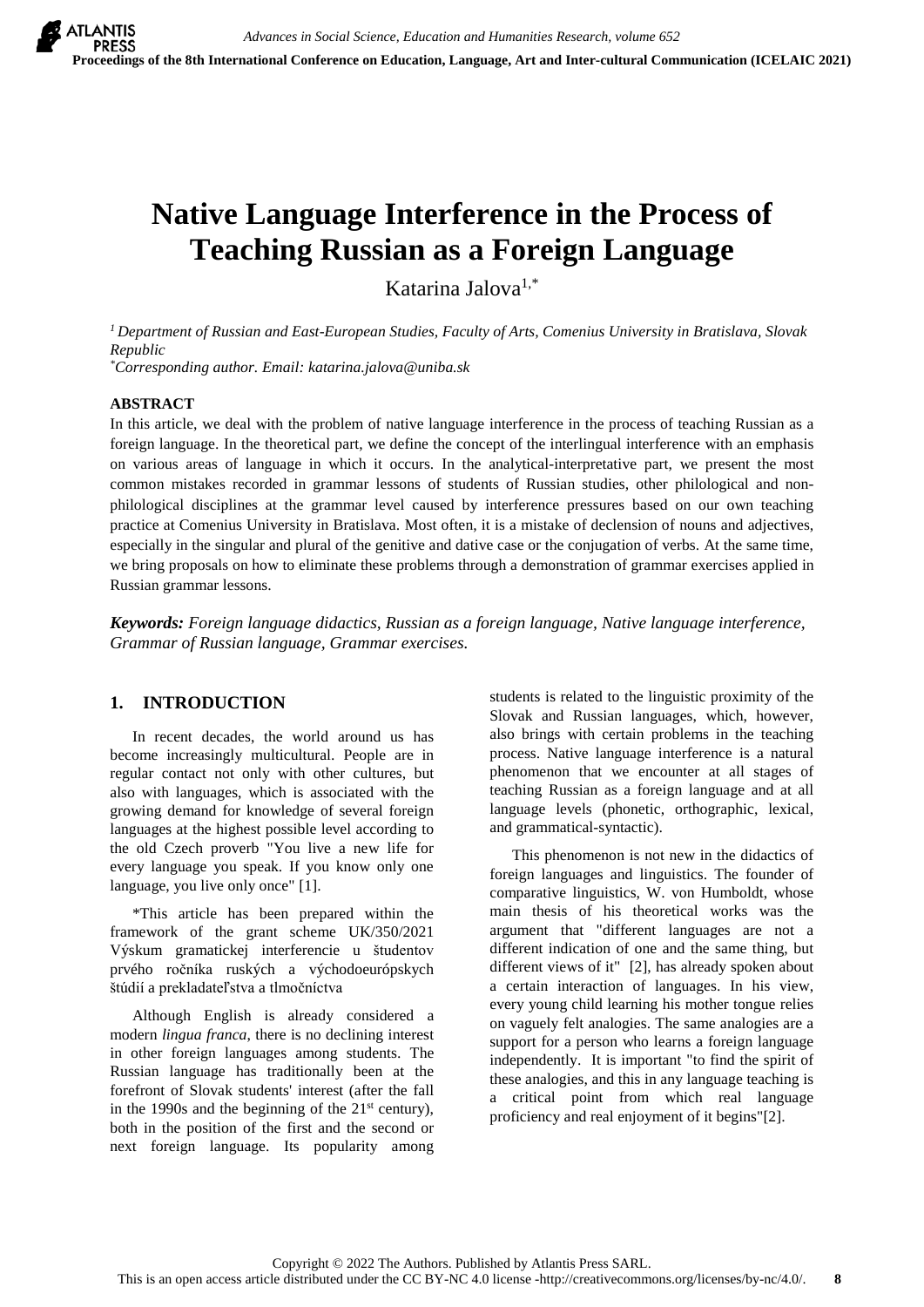Humboldt's ideas significantly influenced the first important Russian linguistic theorist in psychological direction, A. A. Potebnja, who in his main scientific work *From Notes on Russian Grammar* (1874) brought an in-depth analysis of basic language units also with regard to their linguistic proximity to Slavic languages [3].

At the end of the  $19<sup>th</sup>$  century (1881), one of the most important Russian linguists of the time, I. A. Baudouin de Courtenay, also spoke about the comparative grammar of Slavic languages [4].

In the middle of the  $20<sup>th</sup>$  century, the American linguist U. Weinreich presented the problem of bilingualism in a book called *Languages in Contact* and introduced the concept of interference [5].

In the presented article, we focus on grammatical interference of Slovak first-year students of the *Russian and East-European Studies* program, the translation and interpreting program *Russian Language and Culture* and of students of the elective course called *Russian for Beginners* for students of various, also non-philological disciplines. We assume a high probability of interference pressures in grammatical phenomena, which have their analogy in the Russian language, but with different meanings as in Slovak language.

# **2. THE DEFINITION OF LANGUAGE INTERFERENCE**

According to the definition of U. Weireich, we consider language interference as "those instances of deviation from the norms of either language which occur in the speech of bilinguals as a result of their familiarity with more than one language, i.e. as a result of language contact" [5]. Russian linguists also offer their definitions. For example, L. Barannikova perceives language interference as "a change in the structure or elements of the structure of one language under the influence of another" [6]. V. Vinogradov defines language interference as "the interaction of language systems in conditions of bilingualism, which develops either in language contact or in the individual acquisition of a foreign language" [7]. This type of interaction is most frequent between mother tongue and first or second foreign language.

The influence of the mother tongue on the acquisition of a new foreign language is manifested at all language levels:

 On the *phonetic level*, it manifests itself when "a bilingual identifies a phoneme of the secondary system with one in the primary system and, in reproducing it, subjects it to the phonetic rules of the primary language" [5]. In practice, we encounter, for example, the fact that Slovak students pronounce soft Russian consonants hard according to the pattern of the Slovak language, and also with the incorrect placement of the moving Russian accent, caused by the permanent position of the Slovak accent on the first syllable of the word. In the current pandemic situation, one of the reasons for phonetic interference may be the fact, that during the short period of attendance education, both teachers and students had to be in masks, which could cause some communication noise, after the transition to distance education, low-quality internet connection may be behind the potential problems;

- Interference at the *orthographic level* is in many cases caused by the exchange of Russian and Slovak letters, especially in the initial stage of learning, or by the application of specific Slovak orthographic rules in the Russian language;
- The linguistic proximity of the Slovak and Russian languages is significantly manifested at the *lexical level*, where interference arises from the use of equally sounding Slovak words in the Russian language, in which, however, they have different meanings [8], so called *faux amis* of the translator;
- *Grammatical interference* is related to the transfer of Slovak grammar rules into the Russian language, which also results in negative changes at the syntactic level, e.g. when the verb is used incorrectly.

While in the initial stage of learning a foreign language, inter-lingual interference prevails (between the mother tongue and the foreign language, or the mother tongue, the first foreign language and another foreign language), after at least a partial increase in the level of knowledge of a foreign language could appeared an intralanguage interference, in which students incorrectly apply older knowledge to a newly taught phenomena.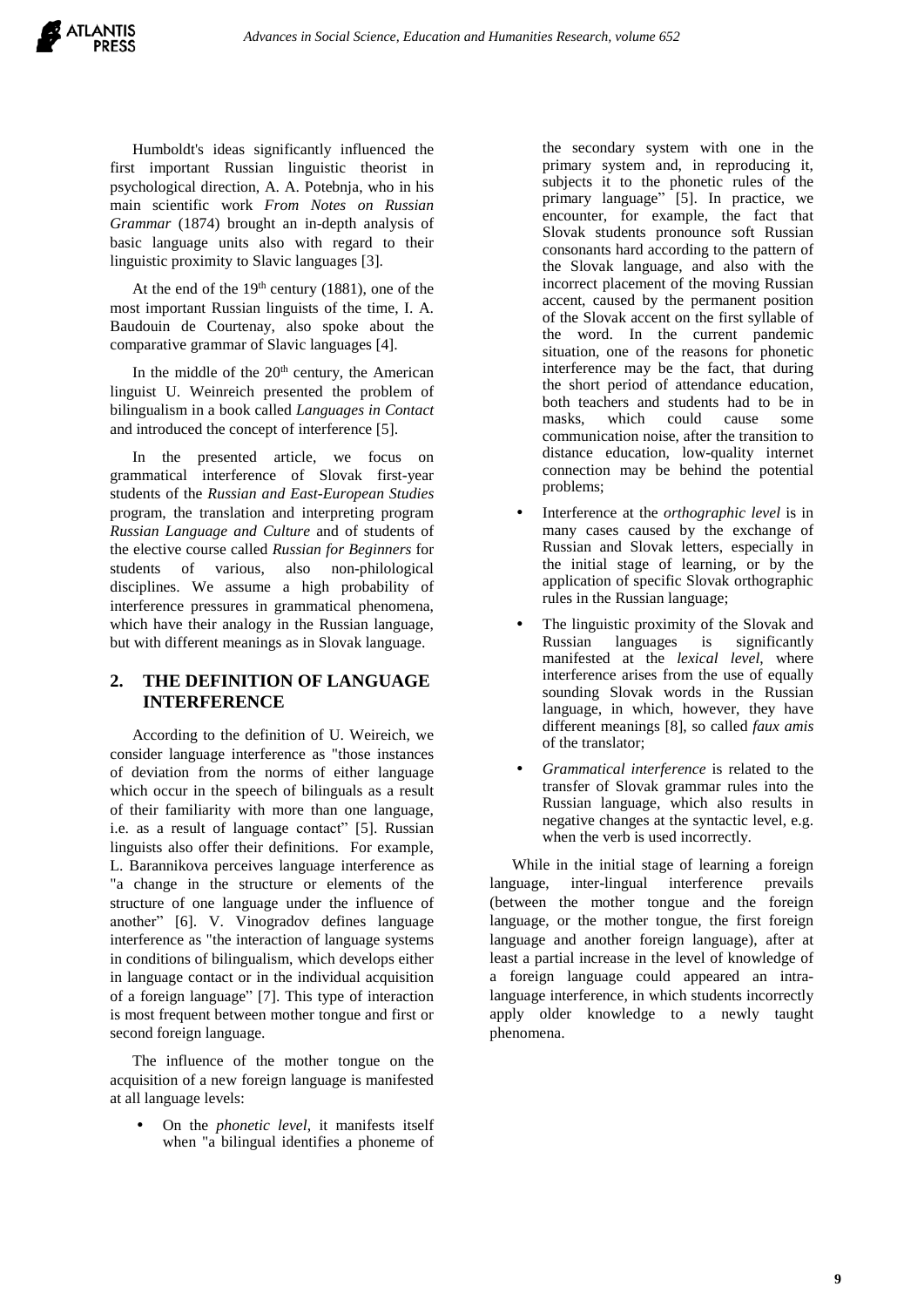# **3. THE PROBLEM OF GRAMMAR INTERFERENCE AMONG SLOVAK STUDENTS**

## *3.1 Students of Russian Studies*

Groups of first-year Russian studies students at Comenius University in Bratislava are often very diverse. The Department of Russian and East-European Studies provides for applicants for bachelor's degree two study programs – *Russian and East-European Studies* and the translation and interpreting direction of *Russian Language and Culture* in combination with another language, according to which the composition of students in individual groups unfolds. In the case of the *Russian and East-European Studies* program, prior knowledge of the Russian language is not expected; students have an increased subsidy for hours of practical language courses and exercises in the Russian language aimed at increasing their language competence. Nevertheless, in the group of  $10 - 15$  students (the number of admitted students vary each academic year) there are on average  $3 - 4$ students with previous knowledge of Russian language, either from high school or primary school on average at the level  $A2 - B1$ ,  $2 - 3$  students studied at a bilingual Russian high school and their knowledge of the Russian language corresponds to the B2 – C1 level, more and more often Russian language native speakers come to Comenius University, especially from Ukraine and Russia, less from Belarus.

A very similar situation can be observed in the group of future translators and interpreters, where students with previous knowledge of the Russian language at the  $B1 - C1$  level (bilingual high school graduates and graduates from the Russian language) predominate, while the number of Russian language native speakers compared to *Russian and East-European Studies* program is at about the same level (on average  $3 - 4$  students), although recently we have seen an increased interest in both programs of native speakers from Ukraine and Russia.

The degree of interference also corresponds to the diverse composition of students. While interlanguage interference between Russian and mother tongue, or the first or second foreign language (most often English or German) predominates among beginner students, we also encounter intralanguage interference between students with advanced levels.

During the lessons of *Russian Grammar Exercises* for first-year students, we identify significant grammatical-syntactic interference in the teaching of inflection of flexible word classes, conjugation of verbs and lexical connection of verbs with a suitable case or preposition. The use of Russian simple verbs of movement in a direct and figurative sense also seems problematic. In this context, we can talk about the overlap and correlation of different types of interference, when, as in the language itself, one level affects another. Failure of master the phonetic rules of the language or communication noise results in errors in orthography, lexical and, last but not least, in the grammatical and syntactic part of the language.

As mentioned above, Slovak students tend to transfer the rules of Slovak spelling to Russian, which causes frequent errors in the form of misuse *и* or *ы* after consonants (especially after hard consonants  $\kappa$ , *z*, *x*), which is especially pronounced when creating the plural of nouns *textbook*, *physicist*, *tax*, *nut*, *Czech*: *учебникы*, *физикы*, *налогы*, *орехы*, *чехы* instead of the right forms *учебники*, *физики*, *налоги*, *орехи*, *чехи*. Grammatical interference is also characterized by the transmission of Slovak declension rules, which students try to apply mainly in declension in comparison with Slovak of the same or similar sounding Russian words with the same gender, e.g. *учитель*, *конь*, *лес*, *улица*, *месяц* vs Slovak *učiteľ*, *kôň*, *les*, *ulica*, *mesiac* (in English *teacher*, *horse*, *forest*, *street*, *month*), the interference is even more pronounced in the case of words with a different gender in Slovak and Russian, e.g. *цель (feminine g.)*, *уровень (masculine g.)*, *степень (feminine g.)*, *путь (masculine g.)* vs Slovak *cieľ (masculine g.)*, *úroveň (feminine g.)*, *stupeň (masculine g.)*, *púť (feminine g.)* (in English *goal*, *level*, *degree*, *way*). In these cases, students tend to use Slovak declension suffixes especially in the genitive and dative case of the singular and plural, and the grammatical interference strongly correlates with orthographic interference:

 In the genitive case of the singular and plural in words ending in a soft consonant  *ль*, *-нь*, *-ть*, the most common mistake is to use a vowel after a soft sign, e.g. *учительа*, *коньа*, *цельу*, *уровнье*, *степеньа*, *путьа*, resp. *учительов*, *коньов*, *цельов*, *путьов*, while in words with a different gender the use of the Slovak gender suffix is also obvious (compare forms of Slovak nouns *učiteľa*, *koňa*, *cieľu*, *úrovne*, *stupňa*, *púte* in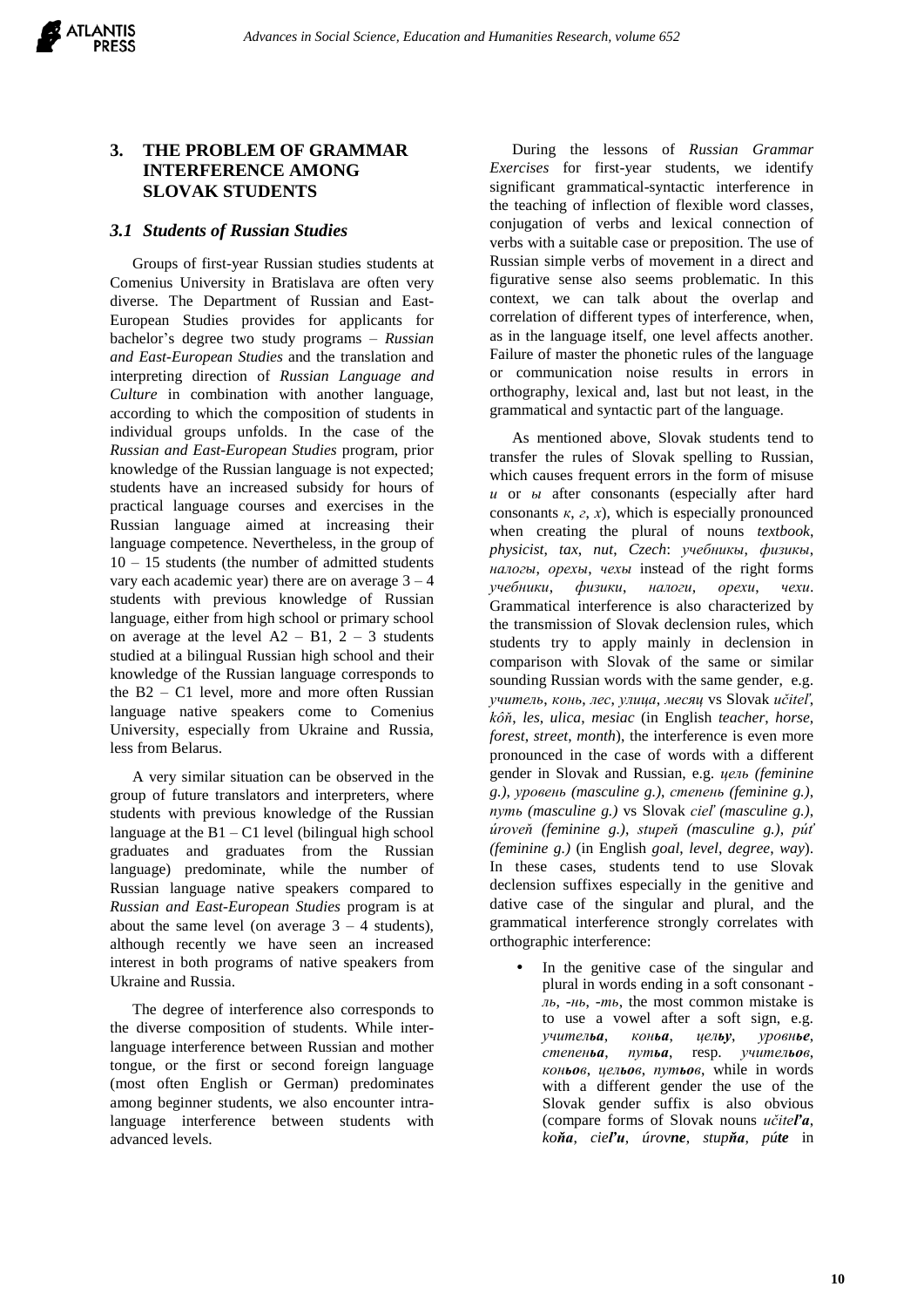

singular and *učiteľov*, *koní*, *cieľov*, *pútí* in plural);

 In the dative case of the singular and plural we also encounter the problem of correct orthography of nouns with a soft ending, to which is added the incorrect form of the noun after the preposition, e.g. in phrase *экзамен по истории* (in English *history exam*) we recorded form of the noun *по историе*.

In addition to inter-lingual interference, intralingual interference at the phonetic level also occurs during inflection, which affects the grammatical level. The shapes of the singular genitive in selected mostly one- to two-syllable nouns graphically correspond to the shapes of these nouns in the plural nominative, the only difference is the location of the accent (compare *без до́ма – все дома́*, *без то́ма – все тома́*, *без окна́– все о́кна*, *без пятна́ – все пя́тна*, *без сосны́ – все со́сны*, *без игры́– все и́гры*). The correct determination of the accent is the biggest problem for students, also given that in the Slovak language the accent is constant and is on the first syllable of the word.

In process of declension Russian adjectives in the genitive and dative case of the singular, we recorded the use of a soft declension suffix for an adjective with a hard ending, especially in adjectives as *великий*, *маленький*, *русский*, *детский*, *технический* (in English *great*, *small*, *Russian*, *children's*, *technical*), when students suffer the suffix *-ий* to use a soft declension prefix in the genitive case of the singular *великего*, *маленькего*, *русскего*, *детскего*, *техническего* (whereas these "neoplasms" correspond to the Slovak way of creating the genitive of the singular of adjectives: *veľkého*, *maličkého*, *ruského*, *detského*, *technického*), and in the dative case of the singular – *великему*, *маленькему*, *русскему*, *детскему*, *техническему* (which again corresponds to the Slovak form of the dative case of the singular of adjectives – *veľkému*, *maličkému*, *ruskému*, *detskému*, *technickému*). Similar problems did not arise in the plural of individual cases.

Besides the grammar native language interference in the declension of nouns and adjectives, the interference in the verb tenses is also significant for Slovak students, especially in the first person of the singular and plural and in the third person of the singular and plural. The most fundamental difference between the conjugation of verbs in Slovak and Russian is the form of the first person singular. For Slovak, the suffix *-m* is typical,

on the other hand, this suffix occurs in the first person of the singular in Russian only in the verbs *есть* (*я ем*) (in English *to eat*) and *дать* (*я дам*) (in English *to give*) and the verbs derived from them *поесть*, *отъесть*, *отъесться*, *подать*, *отдать*, *отдаться*, *передать*, *передаться*. It is here that we encounter the tendency of students to use the Slovak ending in the Russian verb, e.g. *я читам*, *я говорим*, *я пишем*, *я смотрим* etc., which corresponds to Slovak forms *čítam* (*I am reading*), *hovorím* (*I am speaking*), *píšem* (*I am writing*), *pozerám* (*I am watching*). On the contrary, Russian suffix *-м* (in form *-ем/-ём* or *-им*) occurs in the first person of the plural – *мы читаем* (*We are reading*), *мы говорим* (*We are speaking*), *мы пишем* (*We are writing*), *мы смотрим* (*We are watching*). In connection with the conjugation of Russian verbs in the first person of the plural, we recorded the use of the Slovak suffix *-me* – *мы читаме*, *мы говориме*, *мы пишеме*, *мы смотриме* etc., which again corresponds with Slovak forms *čítame*, *hovoríme*, *píšeme*, *pozeráme*.

In process of the conjugation of verbs in the third person of the singular and plural, the subconscious addition of a soft sign to the end of the verb (probably under the influence of a similar pronunciation with the infinitive of the verb) seems problematic, e.g. *он говорить / они говорять*, *он смотрить / они смотрять*, *он учить / они учать* etc. In this case, grammatical interference overlaps with phonetic and orthographic interference, we can also talk about intra-language interference.

## *3.2 Students of Non-philological Programs*

The Department of Russian and East-European Studies offers an optional course *Russian for Beginners* at the interfaculty level and its continuation *Russian for intermediate students*. Students will gain a basic knowledge of the Russian language (Russian alphabet, basic courtesy phrases and communication skills), those interested in the course usually come without prior knowledge of the Russian language. From a group of about  $10 - 15$ members, there are usually  $2 - 3$  students with previous knowledge of the Russian language from high school or primary school, a small part of the students (on average  $3 - 4$  students) are students of philological programs of translation and interpreting. The composition of students is therefore very similar to groups of Russian studies students in terms of language level. Unlike the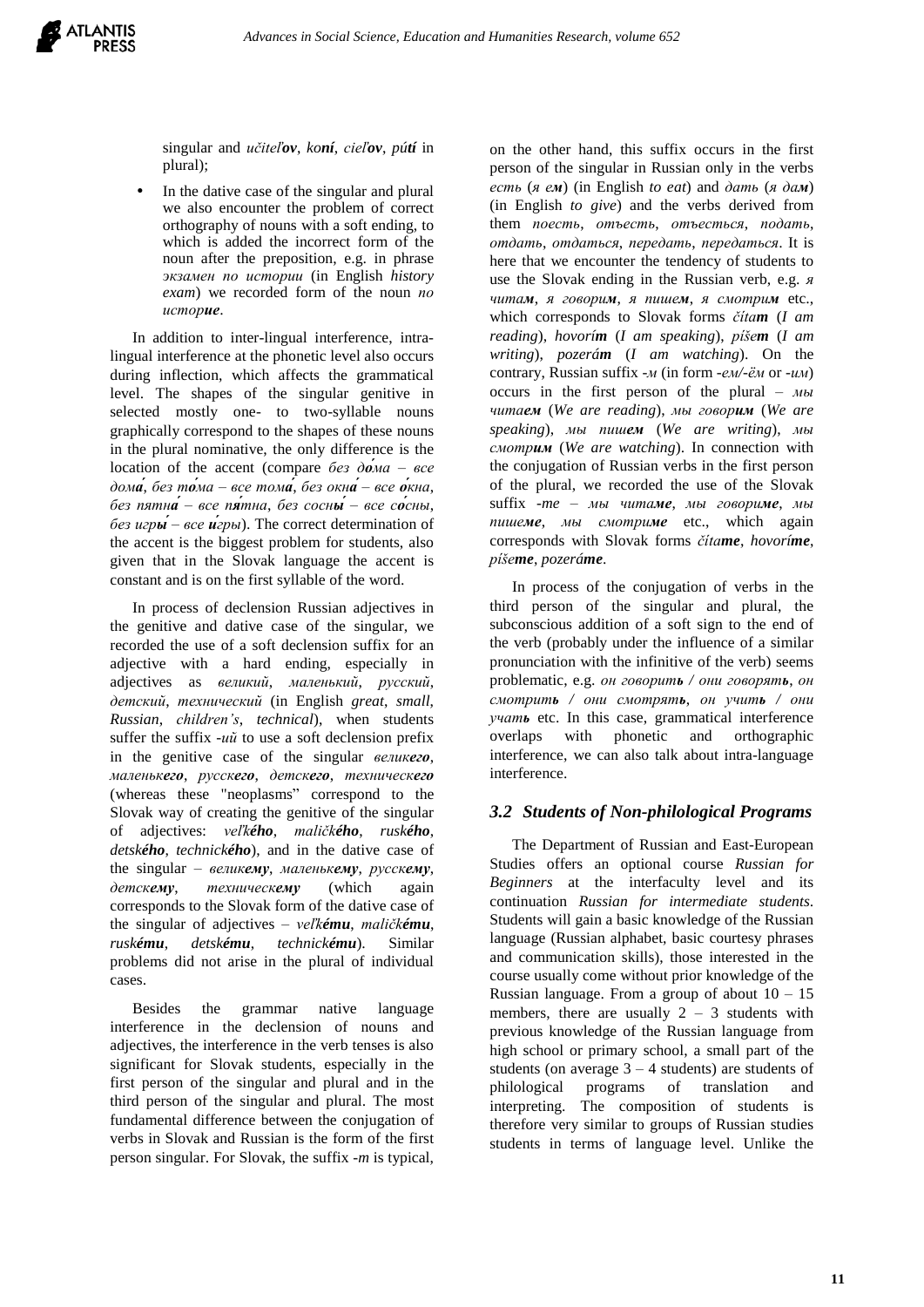

Russian studies students, these students are at a disadvantage in terms of the hourly Russian language allowance, which is at the level of one lesson.

In the initial stages of teaching, we encounter mainly interference at the orthographic level. It is a confusion of the same-looking Russian letters for Slovak ones, while their meaning is different (compare Russian letters *В*, *Е*, *Н*, *Р*, *С*, *У* and Slovak *B*, *C*, *E*, *H*, *P*, *Y*), or a replacement of Russian similar-sounding vowels *е* and *э*, e.g. in words like *есть* and *этаж* to *эсть* and *етаж*. By frequently practicing reading short and simple texts (e.g. fairy tales), these errors can be eliminated very quickly and effectively. However, this also requires the student to work outside the classroom, without which a positive result is not possible.

Due to the limited number of teaching hours in the subject *Russian for Beginners*, we focus mainly on the gradual development of communication skills, the expansion of vocabulary in a new foreign language and socio-cultural competence, which "will create a positive image of Russia and the Russian people" [9] and motivates students to visit Russia, whether as part of a tourist trip or as an exchange student at one of the Russian universities.

The development of communication skills also includes the clarification of basic grammatical phenomena in Russian (e.g. the creation of simple negatives, the creation of possessive relations, simple declension of nouns and adjectives, and the conjugation of basic verbs). The grammar composition of Russian language lessons for non-Russian studies students is thus roughly equal to the composition of the course *Russian Grammar Exercises*, of course, in a simplified, and mainly abbreviated form. Examples of grammatical interference, which basically copy the most common mistakes of Russian studies students, also correspond to this fact.

## **4. EXERCISES FOR GRAMMATICAL INTERFERENCE ELIMINATION**

We also try to adapt the choice of tasks to the diverse audience of students to practice and eliminate the most common interference pressures. On the Slovak market, however, we feel a shortage of Russian language exercise books designed for Slovak students. Due to the linguistic, cultural and historical proximity of Slovakia and the Czech Republic, we receive Czech language textbooks and exercise books, which, however, do not always meet the requirements and needs of Slovak students (e.g. some grammatical phenomena are identical in Czech and Russian, but different compared to Slovak language). It is for this reason that we are forced to create our own teaching materials, which are directly derived from the composition of the group of students and their level of knowledge of the Russian language. In the process of teaching the basics of Russian grammar, we use the same teaching materials for Russian studies students as well as for students of *Russian for Beginners*, when we select suitable tasks for a more thorough practice of individual grammatical phenomena.

Exercises are designed according to the gradual increase of difficulty, where the introductory exercises (maximum  $2 - 3$ ) consist of, for example, determining the gender or declension of freestanding nouns (the choice of words corresponds to words with potential interference pressure, or with exceptions in declension suffixes) and pronouns, followed by connecting nouns with adjectives into simple phrases, up to the creation of simple sentences. Problematic phenomena are repeated in several exercises and lessons, e.g. words with gender differences between Slovak and Russian taken over in the first lesson appear in each subsequent lesson for each declension case.

The individual exercises are enriched with a very important socio-cultural component (e.g. names of important Russian personalities of culture, literature or politics, geographical peculiarities), thanks to which students will expand their knowledge to other areas. The socio-cultural component is also a major component of anecdotes or humorous stories, where students practice their grammar skills in a funny way.

## **5. CONCLUSION**

The problem of inter-language and intralanguage interference is among the students of the Russian language, whether under the terms of Russian studies or not, also significant in the process of teaching Russian grammar. In many cases, phonetic or orthographic interference is added to grammatical interference, especially in the early stages of teaching, when students often do not yet fully master the new graphics system.

We encounter grammatical interference when declining nouns and adjectives, especially in the genitive and dative of the singular and plural or verb tenses. In most of the above examples, we talk about inter-language interference under the